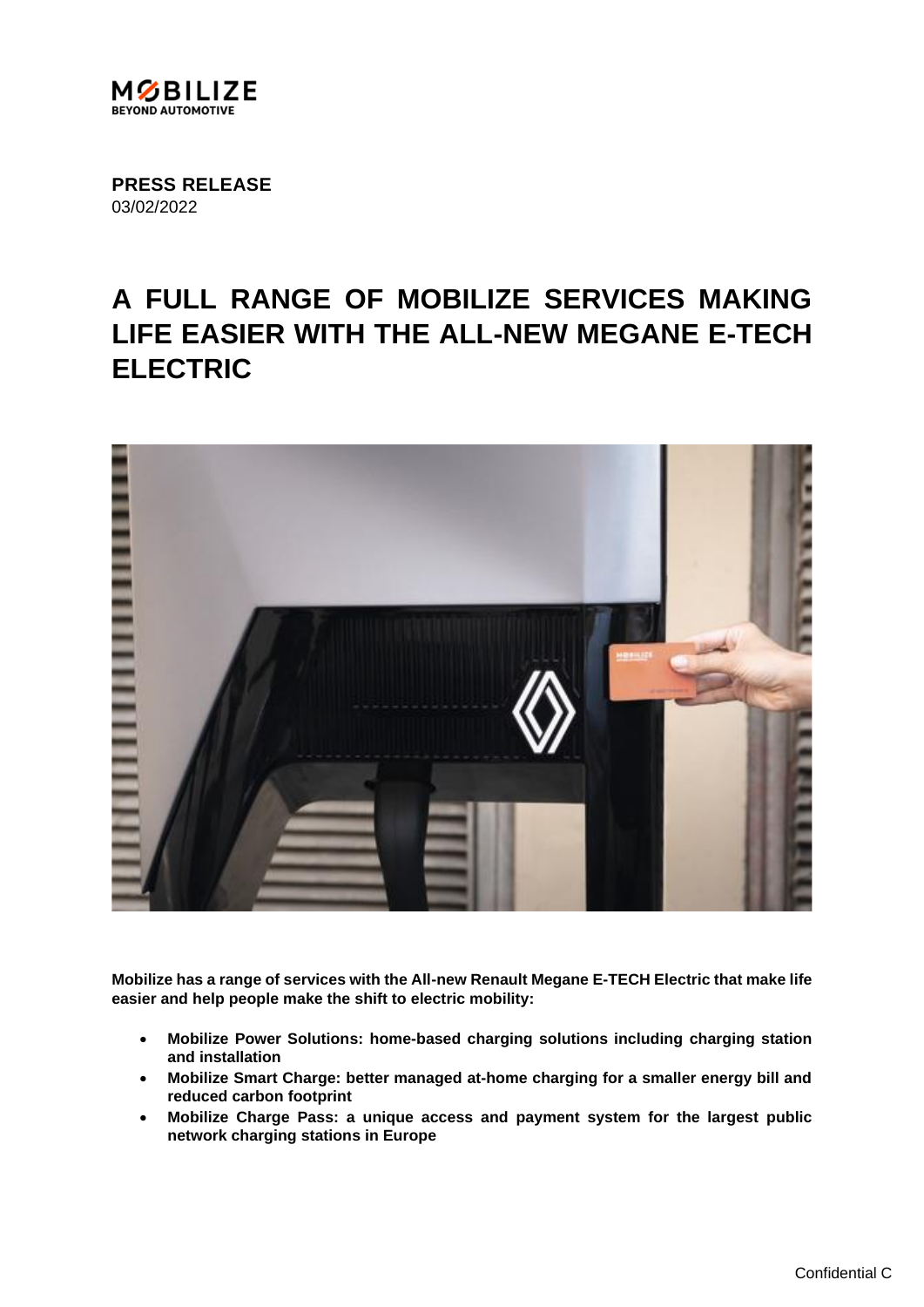

# **Make charging at home easier with Mobilize Power Solutions: available when purchasing a vehicle, this fully digital solution runs thanks to an innovative tool powered by Google Maps**

'All-inclusive' charging solutions, developed in partnership with Mobilize Power Solutions, will be available via the Renault network:

- Customers can order their preferred charging solution charging station or reinforced socket with included installation – directly from their Renault dealer when purchasing an electric or plug-in hybrid vehicle.
- A fixed price is determined according to where the charging terminal will be installed at the customers house, without the need for a technician to be sent out on site, all thanks to an innovative tool powered by Google Maps
- Placing an order with the dealer is entirely online: customers can accept the purchase order via electronic signature, and the deposit is made online via a secure link sent by SMS.
- A Mobilize Power Solutions expert then contacts the customer to schedule the home installation, guaranteed to take place before receiving the car and within 45 days after placing the order.

All-inclusive offers for private owners will be available in France as of 15<sup>th</sup> February and starting in June in Germany for the launch of the All-new Megane E-TECH Electric. The roll-out will continue gradually in Europe from the second half of the year. They are in addition to pre-existing charging solutions Mobilize Power Solutions already provides to corporate customers in 11 European countries.

### **Mobilize Smart Charge: the assurance of battery charging at minimal cost and a reduced carbon footprint**

Download the Mobilize Smart Charge app, plug in your All-new Megane E-TECH Electric and save money with automated charging management\*.

The Mobilize Smart Charge app accounts for peaks in electricity production and use, and automatically modulates the electric vehicle's charge depending on how much energy is available on the grid. The app stops the charging process when energy use exceeds production, and resumes charging when there is surplus energy back on grid. Hence, Mobilize Smart Charge helps keep a balanced grid and indirectly helps foster further integration of renewable energies. This added flexibility for the grid means financial gains for the customer who can track it all via the Mobilize Smart Charge app.

Lastly, customers can schedule charging to occur during off-peak hours offered by their electricity provider, making it very easy to make the most of cheaper rates.

Mobilize Smart Charge is available in France, the Netherlands, and Belgium. The service will be made available in other European countries in the future.

*\*Also available on ZOE E-TECH Electric models made after November 2020 and Twingo E-TECH Electric. Vehicles must be equipped with the OpenR Link or EasyLink multimedia system.*

# **Going on a trip: Mobilize Charge Pass makes it easy to access and pay for public charging stations**

With a range of up to 470km<sup>\*\*</sup>, the All-new Megane E-TECH Electric is made for long trips. Thanks to the Mobilize Charge Pass, a single card is all you need to recharge your car in 25 countries. Customers of the New Megane E-TECH Electric will also receive recharge credits\*\*\* that can be used across the entire network of stations covered by the pass.